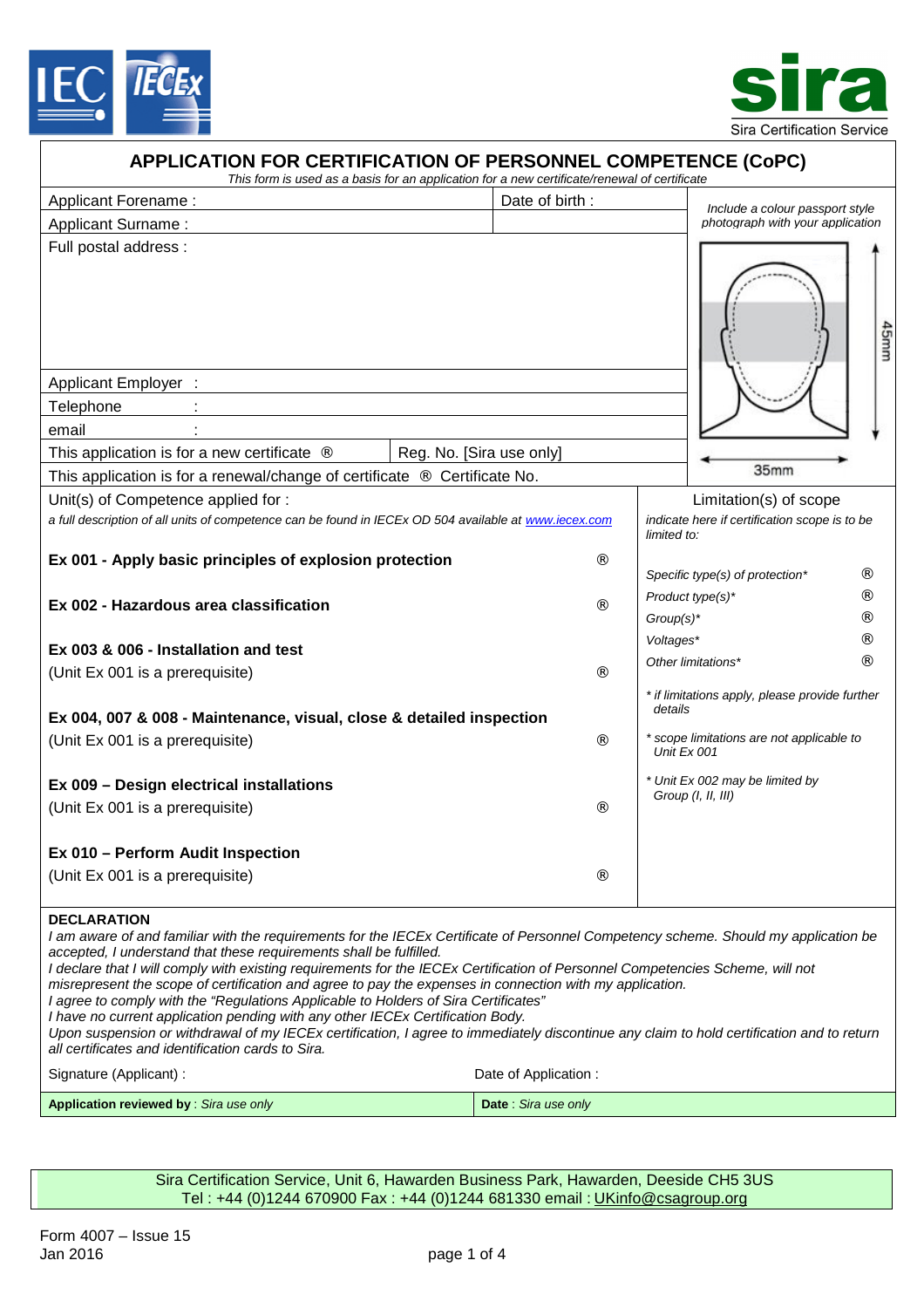



# **APPLICATION FOR CERTIFICATION OF PERSONNEL COMPETENCE (CoPC)**

*Continued* 

**Work experience in or associated with Hazardous Areas** *[IECEx OD 502, Cl 2.5.2]* 

*Provide a brief resume in chronological order (latest experience first). Use the "Work Experience Record" attached to summarise your work experience. You may submit up to 10 pages of work experience.* 

The Work Experience Record should include examples of **actual work done** in or associated with hazardous areas.

Sufficient information should be provided to enable an evaluation to be made of the candidates' work experience. Where sufficient information is not provided the candidate may not be awarded certification.

Work experience is assessed on the basis of the following criteria:

- Qualifications, education and training *[e.g. Compex or other hazardous area training courses]*
- Experience period *[Total years of relevant experience as provided on Work Experience Record]*
- Relevance of experience *[e.g. area classification, installation, design, selection, inspection, test, repair, overhaul, maintenance etc.]*
- Level of supervision *[Does the candidate supervise others? Or does he/she work under supervision?]*
- Type of site(s) worked on *[e.g. oil, chemical, petrochemical, pharmaceutical, water/waste water, flour ill, sugar refinery, woodworking etc.]*

A full description of the IECEx Scheme for Certification of Personnel Competence for Explosive Atmospheres can be found at [www.iecex.com](http://www.iecex.com) Candidates should familiarise themselves with the following publications:

IECEx 05 Rules of Procedure<br>IECEx OD 502 Application for an IE Application for an IECEx Certificate of Personnel Competencies (CoPC), documentation and information requirements IECEx OD 503 ExCB Procedures for issuing and maintaining IECEx Certificates of Personnel Competencies IECEx OD 504 Specification for Units of Competency Assessment Outcomes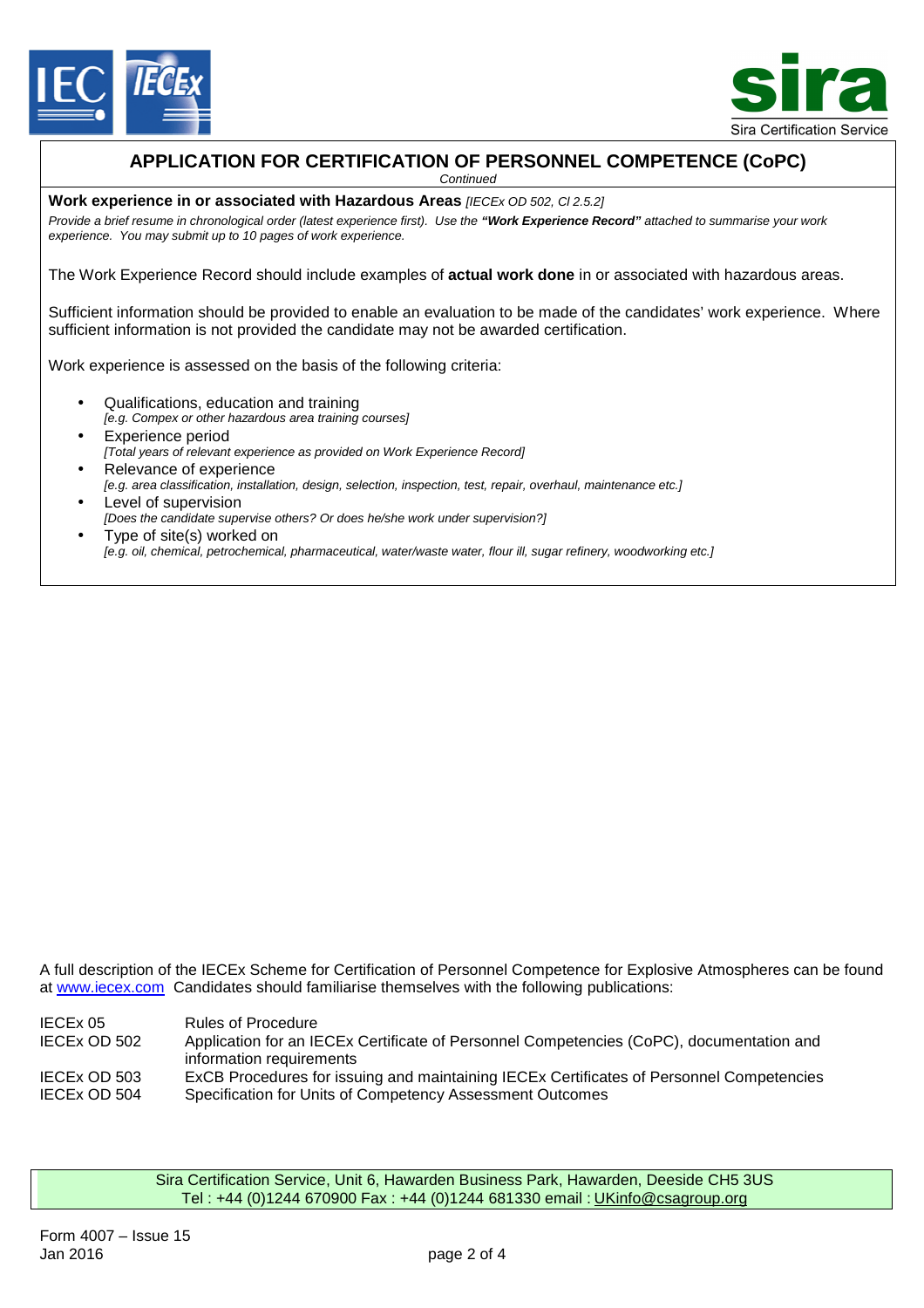



## **Work Experience Record [example]**

| <b>Applicant Name</b>                          |                                                                                                                                                                                                                                                                                                                     |
|------------------------------------------------|---------------------------------------------------------------------------------------------------------------------------------------------------------------------------------------------------------------------------------------------------------------------------------------------------------------------|
| Qualifications,<br>education and training      | Provide copies of documents which demonstrate evidence of any training undertaken<br>on subjects and topics relevant to the Unit(s) of competence applied for (e.g. Compex<br>or other hazardous area training courses)                                                                                             |
| Company name                                   | Name of your employer or the name of the client organisation requesting the work.                                                                                                                                                                                                                                   |
| Date of work                                   | Start and finish dates, number of days.                                                                                                                                                                                                                                                                             |
| Site at which work<br>carried out              | This could be separate locations whilst working for the same employer or it could be<br>different locations on the same site. For example, work carried out on the effluent<br>treatment plant of an oil refinery or a pump room on an offshore platform. Give an<br>indication of the size and extent of the site. |
| Type of site                                   | Oil, chemical, petrochemical, pharmaceutical, water/waste water, flour mill, sugar<br>refinery, woodworking shop etc.                                                                                                                                                                                               |
| Nature/type of work<br>undertaken              | Hazardous area classification*, installation, design, selection, inspection, test, repair,<br>overhaul, maintenance, periodic inspection test and report.<br>* for hazardous area classification, provide at least 2 reports detailing work conducted<br>in the past 2 years                                        |
| Ex protection<br>techniques used               | Flameproof (d), increased safety (e), intrinsic safety (i), encapsulation (m), non-<br>sparking $(n)$ , oil immersed $(o)$ , pressurised $(p)$ , powder filled $(q)$ , protection by<br>enclosure (t), pressurisation for dusts (pD)                                                                                |
| Zones and/or EPL<br>requirements               | E.g. Zone 0, 1 or 2<br>Zone 20, 21 or 22<br>EPL Ga, Gb, Gc, Da, Db, Dc.                                                                                                                                                                                                                                             |
| <b>Standards and Codes</b><br>of Practice used | Give details of the Standards used for the work, e.g. BS, BS EN, IEC, APEA, LPGA,<br>industry codes.                                                                                                                                                                                                                |
| Your responsibilities<br>for this work         | What role did you play in this work? Were you conducting the work yourself? Were<br>you under someone else's supervision? Were you supervising others? If so, how<br>many people were in your team?                                                                                                                 |

#### Work experience is assessed on the basis of the following criteria:

- Qualifications, education and training *[e.g. Compex or other hazardous area training courses]*
- Experience period *[Total years of relevant experience as provided on Work Experience Record]*
- Relevance of experience *[e.g. area classification, installation, design, selection, inspection, test, repair, overhaul, maintenance etc.]*  • Level of supervision
- *[Does the candidate supervise others? Or does he/she work under supervision?]*
- Type of site(s) worked on *[e.g. oil, chemical, petrochemical, pharmaceutical, water/waste water, flour ill, sugar refinery, woodworking etc.]*